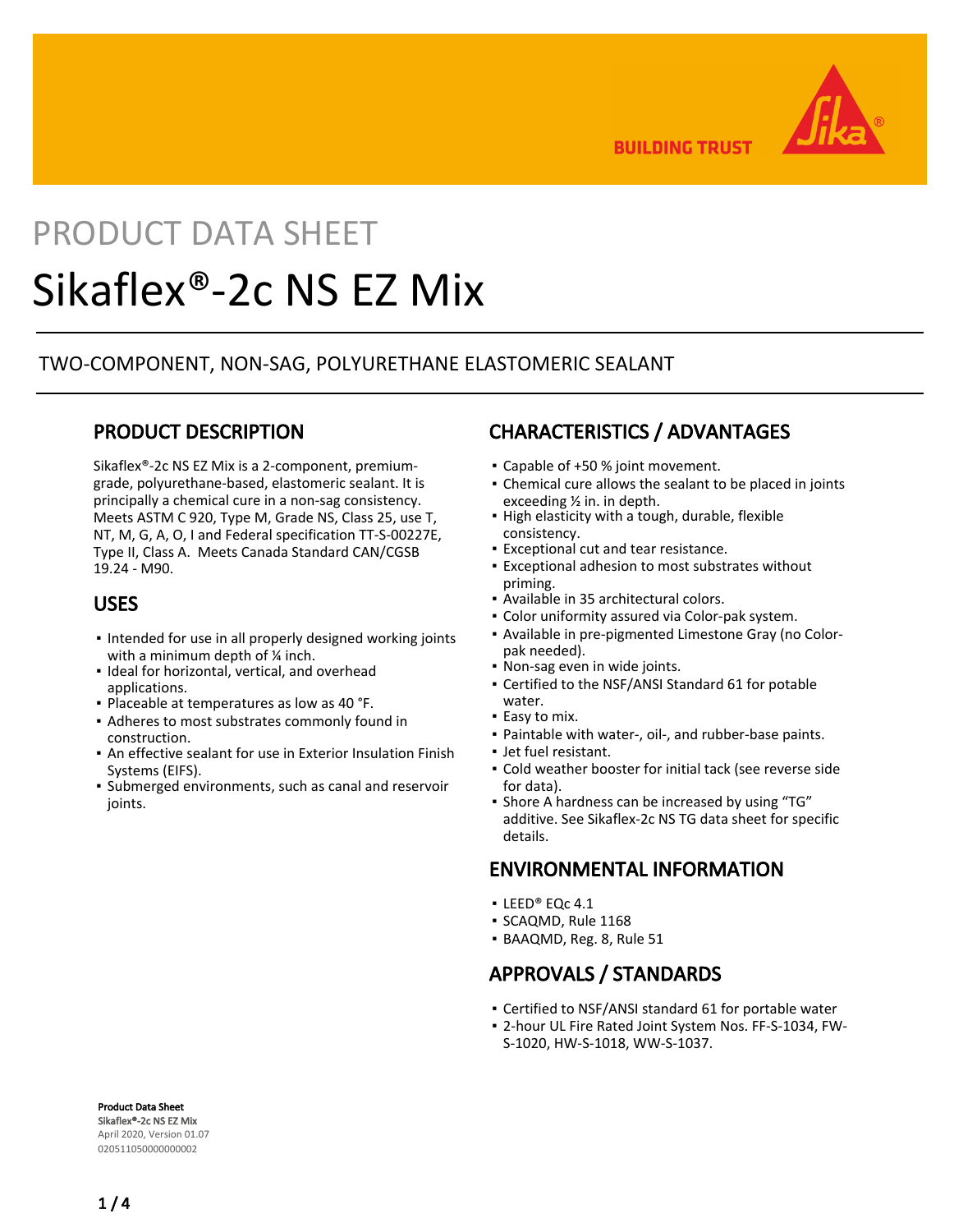# PRODUCT INFORMATION

| Packaging                 | 1.5 gal. unit, 3 gal unit.                                                                  |  |  |
|---------------------------|---------------------------------------------------------------------------------------------|--|--|
| Color                     | A wide range of architectural colors are available.<br>Special colors available on request. |  |  |
| <b>Shelf Life</b>         | One year in original, unopened containers.                                                  |  |  |
| <b>Storage Conditions</b> | Store dry at 40–95 °F (4–35 °C).<br>Condition material to 65-75 °F before using.            |  |  |

# TECHNICAL INFORMATION

| <b>Shore A Hardness</b>                       | $25 \pm 5$                                                                                                                                            |               | (73 °F (23 °C) and 50 % R.H.) (ASTM D-2240) |                                            |
|-----------------------------------------------|-------------------------------------------------------------------------------------------------------------------------------------------------------|---------------|---------------------------------------------|--------------------------------------------|
| <b>Tensile Strength</b>                       | 95 psi                                                                                                                                                |               | (73 °F (23 °C) and 50 % R.H.) (ASTM D-412)  |                                            |
| <b>Tensile Stress at Specified Elongation</b> | 70 psi at 100 %                                                                                                                                       |               |                                             | (73 °F (23 °C) and 50 % R.H.) (ASTM D-412) |
| <b>Elongation at Break</b>                    | 300 %                                                                                                                                                 |               |                                             | (73 °F (23 °C) and 50 % R.H.) (ASTM D-412) |
| <b>Adhesion in Peel</b>                       | Substrate                                                                                                                                             | Peel Strength | <b>Adhesion loss</b>                        | $(73 °F (23 °C)$ and 50                    |
|                                               | Concrete                                                                                                                                              | $>15$ lb.     | 0%                                          | % R.H.)                                    |
|                                               |                                                                                                                                                       |               |                                             | (Fed Spec.TT-S-<br>00227E)                 |
| <b>Tear Strength</b>                          | 45 lbs./in.                                                                                                                                           |               | (73 °F (23 °C) and 50 % R.H.) (ASTM D-624)  |                                            |
| <b>Chemical Resistance</b>                    | Good resistance to water, diluted acids, diluted alkalines, and residential<br>sewage. Consult Technical Service at 1-800-933-SIKA for specific data. |               |                                             |                                            |
| <b>Resistance to Weathering</b>               | Excellent                                                                                                                                             |               |                                             |                                            |
| Service Temperature                           | -40 °F to 170 °F (-40°C to 75 °C).                                                                                                                    |               |                                             |                                            |

### APPLICATION INFORMATION

| Coverage | 1 gallon: Yield in Linear feet                    |                                          |                                |                                 |                                |                                                                                                           |  |      |  |  |  |
|----------|---------------------------------------------------|------------------------------------------|--------------------------------|---------------------------------|--------------------------------|-----------------------------------------------------------------------------------------------------------|--|------|--|--|--|
|          | Width/Depth<br>1/4"<br>3/8"<br>1/2"<br>3/4"<br>1" | 1/4"<br>307.9<br>205.3<br>153.9<br>102.6 | 3/8"<br>136.8<br>102.6<br>38.4 | $1/2$ "<br>77.0<br>51.3<br>38.5 |                                |                                                                                                           |  |      |  |  |  |
|          |                                                   |                                          |                                |                                 | 1.25"                          |                                                                                                           |  | 30.8 |  |  |  |
|          |                                                   |                                          |                                |                                 | 1.5"                           |                                                                                                           |  | 25.7 |  |  |  |
|          |                                                   |                                          |                                |                                 | <b>Ambient Air Temperature</b> | 40 °F to 100 °F<br>Sealant should be installed when joint is at mid-range of its anticipated<br>movement. |  |      |  |  |  |
|          |                                                   |                                          |                                |                                 | <b>Substrate Temperature</b>   | 40 °F to 100 °F<br>Sealant should be installed when joint is at mid-range of its anticipated<br>movement. |  |      |  |  |  |
|          |                                                   |                                          |                                |                                 | Pot Life                       | Sikaflex <sup>®</sup> -2c NS EZ Mix Working Time (hours)                                                  |  |      |  |  |  |

Product Data Sheet Sikaflex®-2c NS EZ Mix April 2020, Version 01.07 020511050000000002

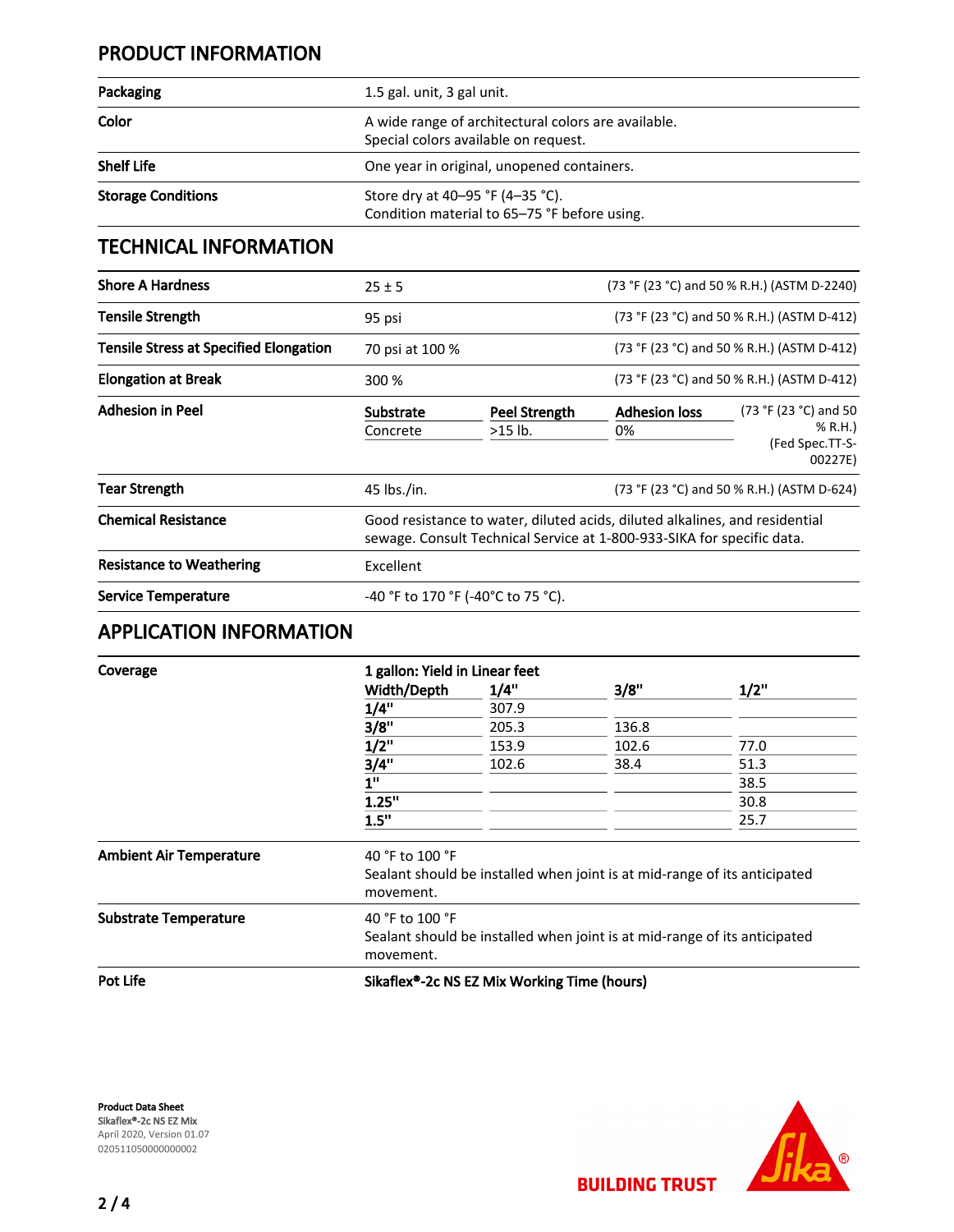|                       | Sikaflex-2c NS<br>w/1 booster<br>w/2 boosters | 73 °F<br>$4 - 6$ | 100 °F | 40 °F<br>$2 - 3$ |
|-----------------------|-----------------------------------------------|------------------|--------|------------------|
|                       |                                               |                  |        |                  |
|                       |                                               |                  |        |                  |
|                       |                                               |                  |        |                  |
| <b>Cure Time</b>      | 3 days                                        |                  |        | (ASTM C-679)     |
| <b>Tack Free Time</b> | 8-10 hours                                    |                  |        | (ASTM C 679)     |

# APPLICATION INSTRUCTIONS

#### SUBSTRATE PREPARATION

Priming is typically not necessary. Most substrates only require priming if sealant will be subjected to water immersion after cure. Testing should be done, however, on questionable substrates, to determine if priming is needed. Consult Technical Service or Sikaflex Primer Technical Data Sheet for additional information on priming. Note: Most Exterior Insulation Finish Systems (EIFS) manufacturers recommend the use of a primer. When EIFS manufacturer specifies a primer or if on-site bond testing indicates a primer is necessary, Sikaflex 429 primer is recommended. On-site adhesion testing is recommended with final system prior to the start of a job.

#### MIXING

Pour entire contents of Component 'B' into pail of Component 'A'. Add entire contents of Color-pak into pail and mix with a low-speed drill (400–600 rpm) and Sikaflex paddle.\* Mix for 3–5 minutes to achieve a uniform color and consistency. Scrape down sides of pail periodically. Avoid entrapment of air during mixing. When mixing in cold weather (<50 °F), do not force the mixing paddle to the bottom of the pail. After adding Component 'B' and Color-pak into Component 'A', mix the top 1/2 to 3/4 of the pail during the first minute of mixing. After scraping down the sides of the pail, mix again for another minute. The paddle should reach the bottom of the pail between the first and second minute of mixing. Scrape down the sides of the pail a second time and then mix for an additional 2–3 minutes until the sealant is well blended. Color-pak must be used with tint base. For pre-pigmented Limestone base, just mix with low speed drill and Sikaflex paddle (no Color-pak needed).

#### APPLICATION METHOD / TOOLS

Recommended application temperatures 40–100 °F. Preconditioning units to 65–75 °F is necessary when working at extremes. Move pre-conditioned units to work areas just prior to application. Apply sealant only to clean, sound, dry, and frost-free substrates. Sikaflex-2c should be applied into joints when joint slot is at midpoint of its designed expansion and contraction. To place, load directly into bulk gun or use a follower plate

loading system. Place nozzle of gun into bottom of joint and fill entire joint. Keeping the nozzle deep in the sealant, continue with a steady flow of sealant preceding nozzle to avoid air entrapment. Also, avoid overlapping of sealant since this also entraps air.

#### Tooling and Finishing

Tool sealant to ensure full contact with joint walls and remove air entrapment. Joint dimension should allow for 1/4 inch minimum and 1/2 inch maximum thickness for sealant. Proper design is 2:1 width to depth ratio. To accelerate the cure of Sikaflex®-2c NS EZ Mix in cold weather temperatures, add Sikaflex-2c booster.

#### Removal

Uncured material can be removed with xylene. Strictly follow solvent manufacturer's warnings and instructions for use. Cured material can only be removed mechanically. For spillage, collect, absorb, and dispose of in accordance with current, applicable local, state, and federal regulations.

# LIMITATIONS

- The ultimate performance of Sikaflex®-2c NS EZ Mix, depends on good joint design and proper application.
- Minimum depth in working joint is 1/4 in.
- Maximum expansion and contraction should not exceed 50 % of average joint width.
- When used in areas with heavy traffic either recess joint or use TG (Traffic Grade) Additive to increase durability.
- Do not cure in the presence of curing silicones.
- Avoid contact with alcohol and other solvent cleaners during cure.
- Allow 3 day cure before subjecting sealant to total water immersion. Primer is required if sealant will be subjected to total water immersion.
- Avoid exposure to high levels of chlorine. (Maximum level is 5 ppm).
- Do not apply when moisture vapor transmission exists since this can cause bubbling within the sealant.
- Avoid over-mixing sealant.
- White color tends to yellow slightly when exposed to ultraviolet rays.
- Light colors can yellow if exposed to direct gas fired heating elements.
- When overcoating, an on-site test is recommended to determine actual compatibility.
- Rigid paints, coatings or primers will crack when placed



Product Data Sheet Sikaflex®-2c NS EZ Mix April 2020, Version 01.07 020511050000000002

**BUILDING TRUST**